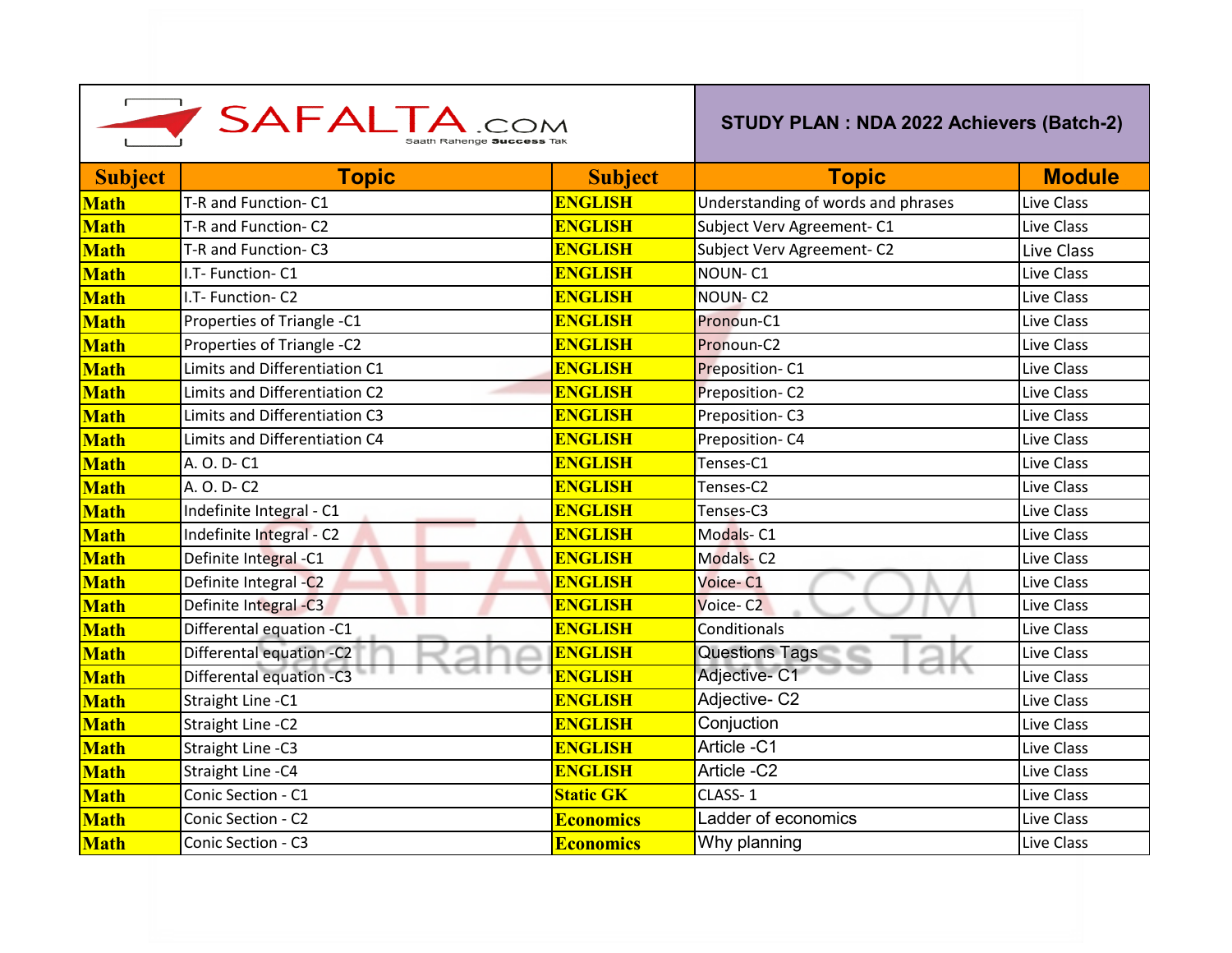|                  | Vector Algebra - C1                                        | <b>Economics</b> | RBI as central bank    | Live Class        |
|------------------|------------------------------------------------------------|------------------|------------------------|-------------------|
| <b>Math</b>      | Vector Algebra - C2                                        | <b>Economics</b> | Money use by RBI       | Live Class        |
| <b>Math</b>      | Vector Algebra - C3                                        | <b>Economics</b> | How measure population | Live Class        |
| <b>Math</b>      | 3-D Geometry- C1                                           | <b>Economics</b> | Why tax                | Live Class        |
| <b>Math</b>      | 3-D Geometry- C2                                           | <b>Economics</b> | CPI and WPI            | Live Class        |
| <b>Math</b>      | <b>Complex Number- C1</b>                                  | <b>Economics</b> | What is banking        | Live Class        |
| <b>Math</b>      | <b>Complex Number- C2</b>                                  | <b>Economics</b> | Agricutlure            | Live Class        |
| <b>Math</b>      | Quadratic equation- C1                                     | <b>Economics</b> | Poverty                | Live Class        |
| <b>Math</b>      | Quadratic equation- C2                                     | <b>Biology</b>   | Cellular structure     | Live Class        |
| <b>Math</b>      | Sequence and Series - C1                                   | <b>Biology</b>   | System 1               | Live Class        |
| <b>Math</b>      | Sequence and Series - C2                                   | <b>Biology</b>   | System 2               | Live Class        |
| <b>Math</b>      | Binomial theorem-C1                                        | <b>Biology</b>   | System 3               | Live Class        |
| <b>Math</b>      | Binomial theorems' - C2                                    | <b>Biology</b>   | System 4               | Live Class        |
| <b>Math</b>      | <b>P&amp;C-C1</b>                                          | <b>Biology</b>   | disease                | Live Class        |
| <b>Math</b>      | <b>P&amp;C-C2</b>                                          | <b>Biology</b>   | Genetics               | Live Class        |
| <b>Math</b>      | Probability - C1                                           | <b>Biology</b>   | Botany 1               | Live Class        |
| <b>Math</b>      | Probability - C2                                           | <b>Biology</b>   | Botany 2               | Live Class        |
| <b>Math</b>      | Probability - C3                                           | <b>Biology</b>   | Evolution              | Live Class        |
| <b>Math</b>      | Matrices and determinants- C1                              | <b>History</b>   | Culture & Civilization | Live Class        |
| <b>Math</b>      | Matrices and determinants- C2                              | <b>History</b>   | Jainism & Buddhism     | Live Class        |
| <b>Math</b>      | Matrices and determinants- C3                              | <b>History</b>   | Maurya Empire          | Live Class        |
| <b>Math</b>      | Statistics - C1                                            | <b>History</b>   | Post Maurya Empire     | Live Class        |
| <b>Math</b>      | . .<br>×<br>Statistics - C2                                | <b>History</b>   | Gupta Empire           | Live Class        |
| Geograph         | C 1 - River system in India (Indus river)                  | <b>History</b>   | Post Gupta Empire      | Live Class        |
| Geograph         | C 2 - Indus and Brahmaputra river system                   | <b>History</b>   | Delhi Sultanate - 1    | Live Class        |
| Geograph         | C 3 - Ganga River system                                   | <b>History</b>   | Delhi Sultanate - 2    | <b>Live Class</b> |
| Geograph         | C 4 - Peninsular river system Part -1                      | <b>History</b>   | Mughal Dynasty - 1     | Live Class        |
| Geograph         | C 5 - Peninsular river system part - 2                     | <b>History</b>   | Mughal Dynasty - 2     | <b>Live Class</b> |
| Geograph         | C 6 - origin of Himalaya and trans Himalaya                | <b>History</b>   | British In Bengal      | Live Class        |
| <b>Geography</b> | C 7 - Greater and lesser Himalaya                          | <b>History</b>   | Governor Generals      | Live Class        |
| <b>Geography</b> | C 8 - North East Himalaya                                  | <b>History</b>   | The Revolt of 1857     | Live Class        |
|                  | <b>Geography</b> C 9 - Central highland and Deccan plateau | <b>History</b>   | National Movement -1   | Live Class        |
|                  | Geography C 10 - Southern hill region                      | <b>History</b>   | National Movement -2   | <b>Live Class</b> |